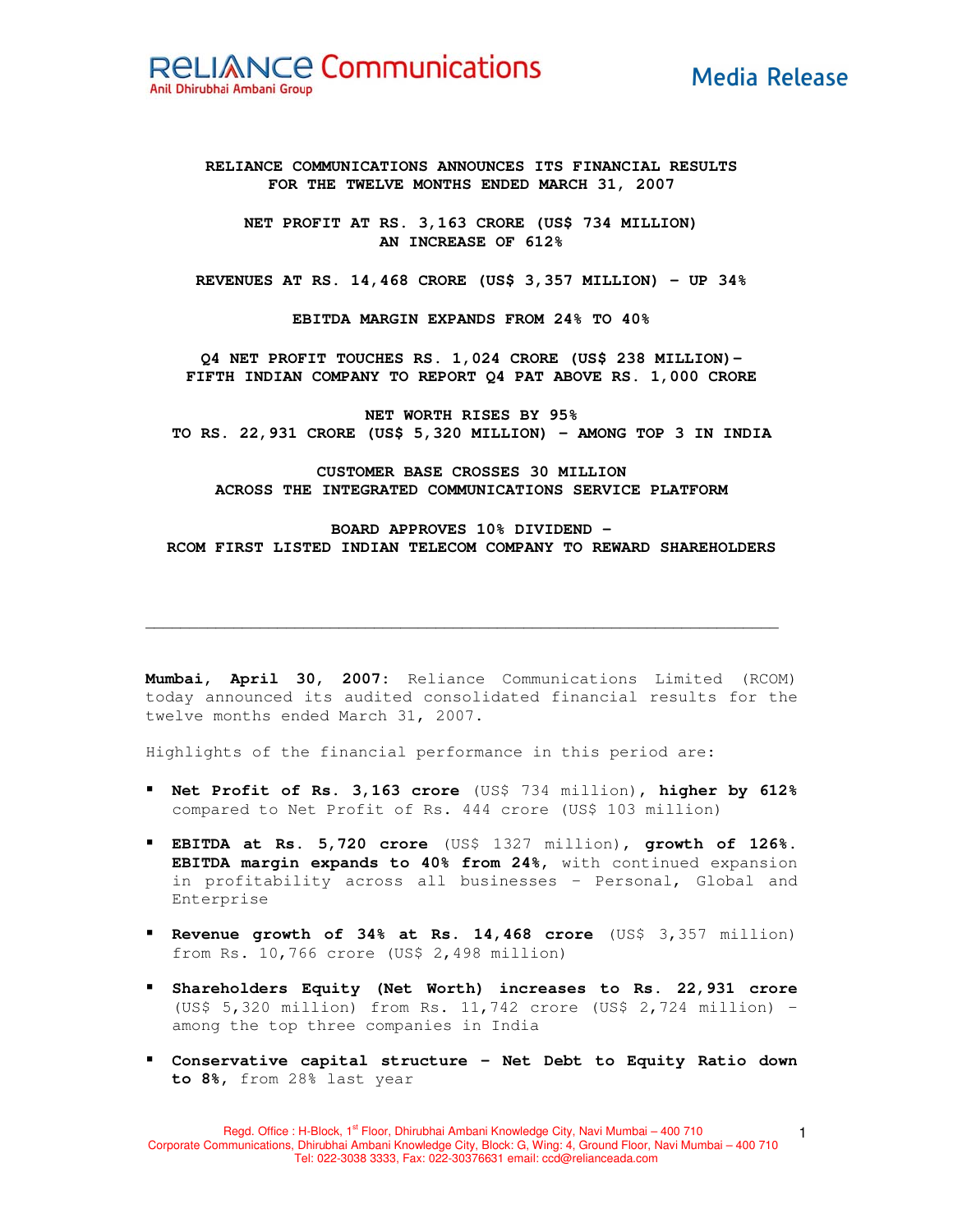Commenting on the results, Mr Anil Dhirubhai Ambani, Chairman, Reliance Communications Limited, said:

**"We are delighted at the many firsts and record achievements at Reliance Communications, in the first year of our listing.**

**We have created more than Rs. 60,000 crore (US\$ 13.9 billion) of wealth for our 2 million shareholders, in the very first year.**

**Profits increased more than 6 times during the year, and with the 10% maiden dividend, we have become the first telecom company in India to reward shareholders through a dividend payout.**

**Profitability has shown a consistent upward trend, and in the fourth quarter ended March 31, 2007, our net profits crossed the Rs. 1,000 crore (US\$ 238 million) mark. We are the fifth Indian company to reach this landmark, and the first to achieve this in the very first year of listing.**

**During the year, each of our businesses recorded strong revenue growth and expanded their margins, deriving leverage from the growing scale of operations.**

**We look forward to another record year in FY 2007-08, and will endeavour to accelerate our momentum of customer acquisitions, increase our share of the growing market, and further enhance profitability to maximise overall shareholder value."**

**During the year, RCOM's market capitalisation crossed Rs. 1,00,000 crore (US\$ 23 billion), making RCOM one of Asia's 5 most valuable telecom companies, and one of India's top 10 listed companies.**

#### **BUSINESS REVIEW**

During the twelve months ended March 31, 2007, revenues of the Wireless business increased by 46% to Rs. 10,728 crore (US\$ 2,489 million) from Rs. 7,364 crore (US\$ 1,709 million).

Wireless EBITDA increased to Rs. 3,984 crore (US\$ 924 million) from Rs. 2,250 crore (US\$ 522 million). Margins expanded to 37% from 31%.

EBITDA of the Global business increased by 98% during the twelve months ended March 31, 2007 to Rs. 1,271 crore (US\$ 295 million). EBITDA margins increased to 24% from 12% last year.

In the same period, the Broadband business achieved revenue growth of 123% to Rs. 1,144 crore (US\$ 265 million), and EBITDA increased by more than 6 times, to Rs. 519 crore (US\$ 120 million). The EBITDA margin crossed 45% in the twelve months ended March 31, 2007, from 15% in the corresponding period in the previous year.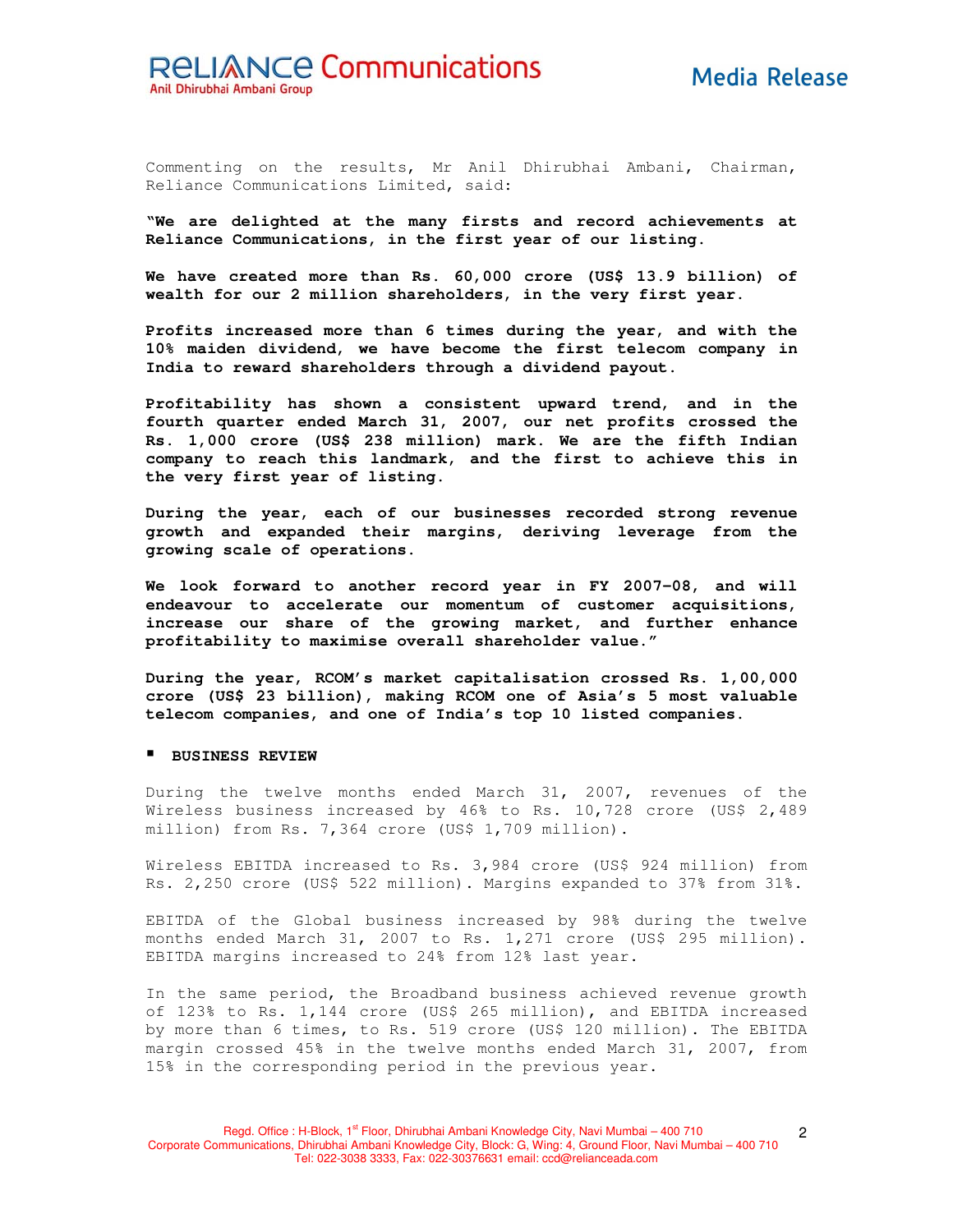#### **SUBSCRIBER RE-VERIFICATION**

During the year, RCOM completed re-verification of its wireless subscriber base, in full compliance with the industry-wide requirement from the Department of Telecommunications (DoT). In accordance with the DoT's requirement, subscribers that could not be verified at the end of the stipulated period, despite intensive efforts made by the company, were deactivated. **Subsequently, about 100,000 subscribers have been re-activated in the month of April following the receipt of all requisite documentation from them.** There has been no adverse impact from this exercise on revenues or profitability, as the de-activated customers did not generate any material revenues in the last quarter. In fact, RCOM's ARPU (average revenue per user) has increased, making it one of the top 3 players in India in terms of ARPU.

### **RTIL - DE-MERGER APPROVED BY BOMBAY HIGH COURT**

The Scheme of Arrangement, approved by shareholders and the Hon'ble Bombay High Court, for the demerger of the company's Passive Infrastructure (wireless towers and related infrastructure) to RTIL, a fully owned subsidiary of RCOM, has been implemented. It is expected that the demerger will reduce set-up and operating costs, resulting in cost efficiencies, and providing greater financial flexibility. RCOM will endeavour to unlock significant shareholder value within the next 6 months, through appropriate restructuring of RTIL's capital structure.

 $\star$   $\star$   $\star$ 

### **Background**

Reliance Communications Limited is part of the Reliance – Anil Dhirubhai Ambani Group.

Reliance Communications is India's largest integrated communications service provider in the private sector with over 30 million individual consumer, enterprise, and carrier customers.

We operate pan-India across the full spectrum of wireless, wireline, and long distance, voice, data, and internet communication services. We also have an extensive international presence through the provision of long distance voice, data and internet services and submarine cable network infrastructure globally.